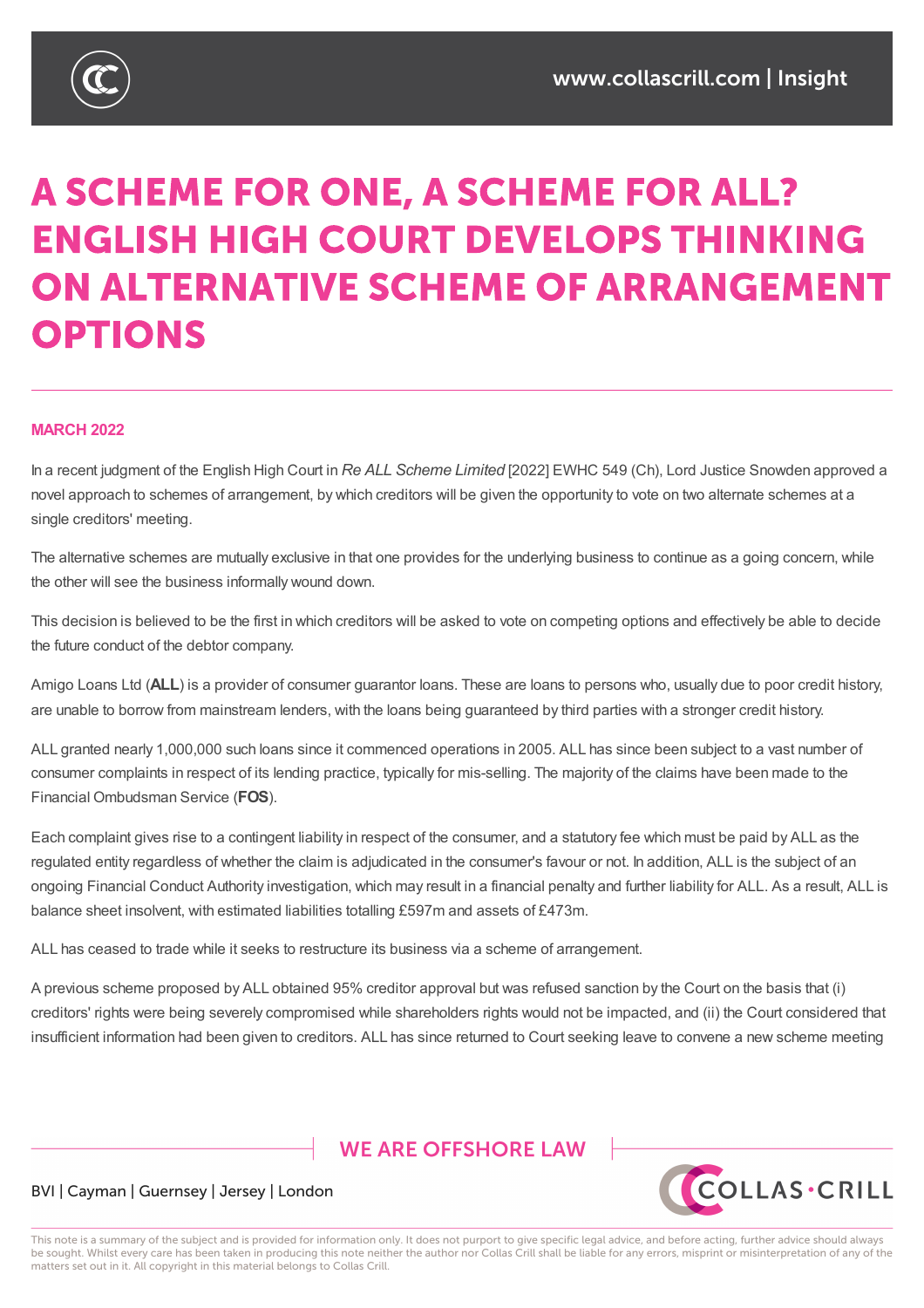

to vote on both alternative schemes.

At the leave to convene hearing, ALL argued before Snowden LJ that the best return for creditors would be realised if it were allowed to re-commence its lending business, injecting the funds generated by the business into a scheme trust fund to be used to satisfy creditor claims, being those of both consumers and the FOS[1]. The alternative, it argued, was for ALL to immediately enter either informal winding down or formal administration, either of which would yield a delayed and lower return for creditors. The currently proposed schemes are, in summary, as follows:

insufficient information had been given to creditors. ALL has since returned to Court seeking leave to convene a new scheme meeting

- The first is the 'New Business Scheme' premised on a resumption of trading and is expected to see creditors receive between 33 - 41p on the pound, with a final payment likely in either November 2023 or May 2024;
- The second scheme is the 'Wind-Down Scheme' by which the business will be wound down without a resumption of trading and is expected to see creditors receive 33p on the pound, with a final payment in May 2024.

The Court was satisfied that all consumer creditors and the FOS ranked as a single class. Traditionally a single class of creditors will be presented with a single proposed scheme, which they can elect to support or oppose. However, in the present circumstances the Court was satisfied that presenting creditors with a broader range of options served to save the time and expense of having to devise and promote a further scheme should the first option not succeed (whether because of insufficient creditor support or the Court refusing to sanction it).

On this basis, the Court approved the convening of a creditors' meeting at which **both** proposed schemes would be presented to creditors for voting. In order to pass, each scheme must be approved by creditors representing 75% in value of the total creditor claims and a majority in number of creditors attending the meeting (whether personally or by proxy). In the event that both schemes obtain the requisite creditor approval, we anticipate that ALL will seek sanction of the New Business Scheme in the first instance and only look for sanction of the Wind-Down Scheme should the Court refuse sanction of the New Business Scheme.

This novel and flexible approach reflects commercial common sense and is a welcome development to the law of schemes of arrangement. The ability to promote alternative schemes in this manner represents a pragmatic use of company (and Court) resources, which may avoid protracting a restructuring process by repeated sequential attempts at securing a scheme.

However, it remains to be seen how the use of dual schemes will develop in practice, and will be equally interesting to see if this approach is taken up in the Cayman Islands.

[1] The FCA indicated that, if it considers that a financial penalty should be imposed, it will take into account the priority of creditor claims to ensure that any fine does not impact the amount payable to creditors under the schemes.

## **WE ARE OFFSHORE LAW**



## BVI | Cayman | Guernsey | Jersey | London

This note is a summary of the subject and is provided for information only. It does not purport to give specific legal advice, and before acting, further advice should always be sought. Whilst every care has been taken in producing this note neither the author nor Collas Crill shall be liable for any errors, misprint or misinterpretation of any of the matters set out in it. All copyright in this material belongs to Collas Crill.